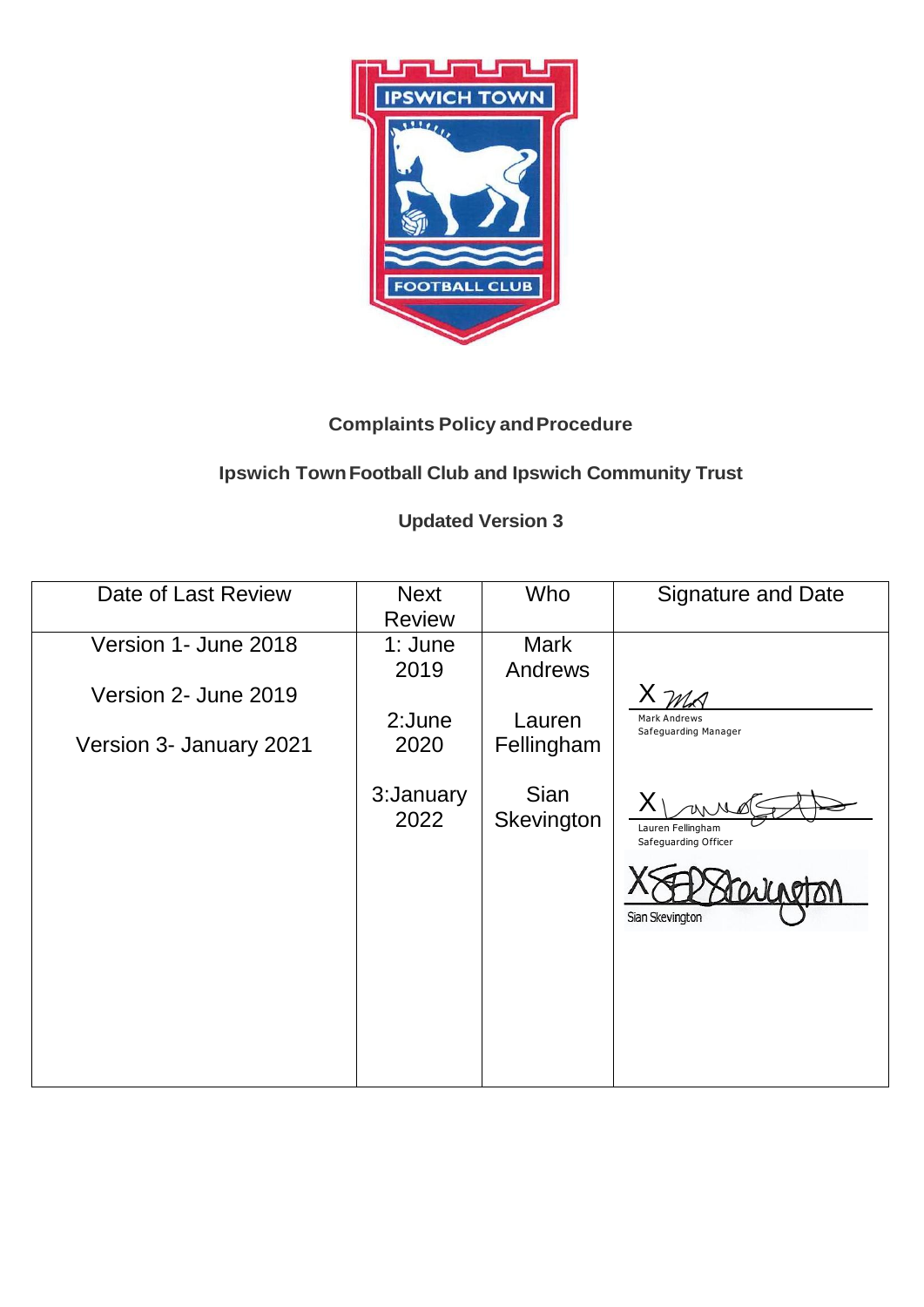## **Policy Statement**

Ipswich Town Football Club and Ipswich Town Community Trust welcomes comments and complaints from the general public, employees, staff and stakeholders. We use this process to improve services in the wider community in which we exist.

Ipswich Town Football Club and Ipswich Town Community Trust are committed to the continuous improvement of the service it provides. We recognise that, occasionally mistakes will be made or the service offered will not meet an individual's requirements or expectations. For these reasons it is our policy that all complaints should be:

- Treated seriously and in an open manner.
- Acknowledged immediately, preferably in writing.
- Investigated
- Resolved, wherever that is reasonably practicable, within no longer than 13 working weeks.
- Used as feedback to improve the service which the EFL offers.

## **Scope**

The policy applies to all members of the community but does not replace procedures for staff grievances and FA case management processes. Those procedures should be used where appropriate.

## **Responsibilities**

All ITFC and Ipswich Town Community Trust staff has a responsibility for receiving complaints, treating them seriously and dealing with them promptly and courteously in accordance with the procedure set out below. Ipswich Town Football Club and Ipswich Town Community Trust have a responsibility for resolving a complaint and leading or contributing to an investigation into a complaint when this is considered appropriate. The EFL is responsible for resolving complaints which have not been resolved during the first stages with the club.

## **What can be complained about?**

You can complain about:

- The quality and standard of any service weprovide.
- Failure to provide a service
- The quality of our facilities
- Unfair treatment or inappropriate behaviour by a member of staff.

The complaint may involve more than one aspect of the above, more than one department, or be about someone working on our behalf e.g. a volunteer.

#### **What complaints we can't deal with**

There are some issues we are unable to deal with through our complaint handling procedure. These include:

• A request under Freedom ofInformation or Data Protection legislation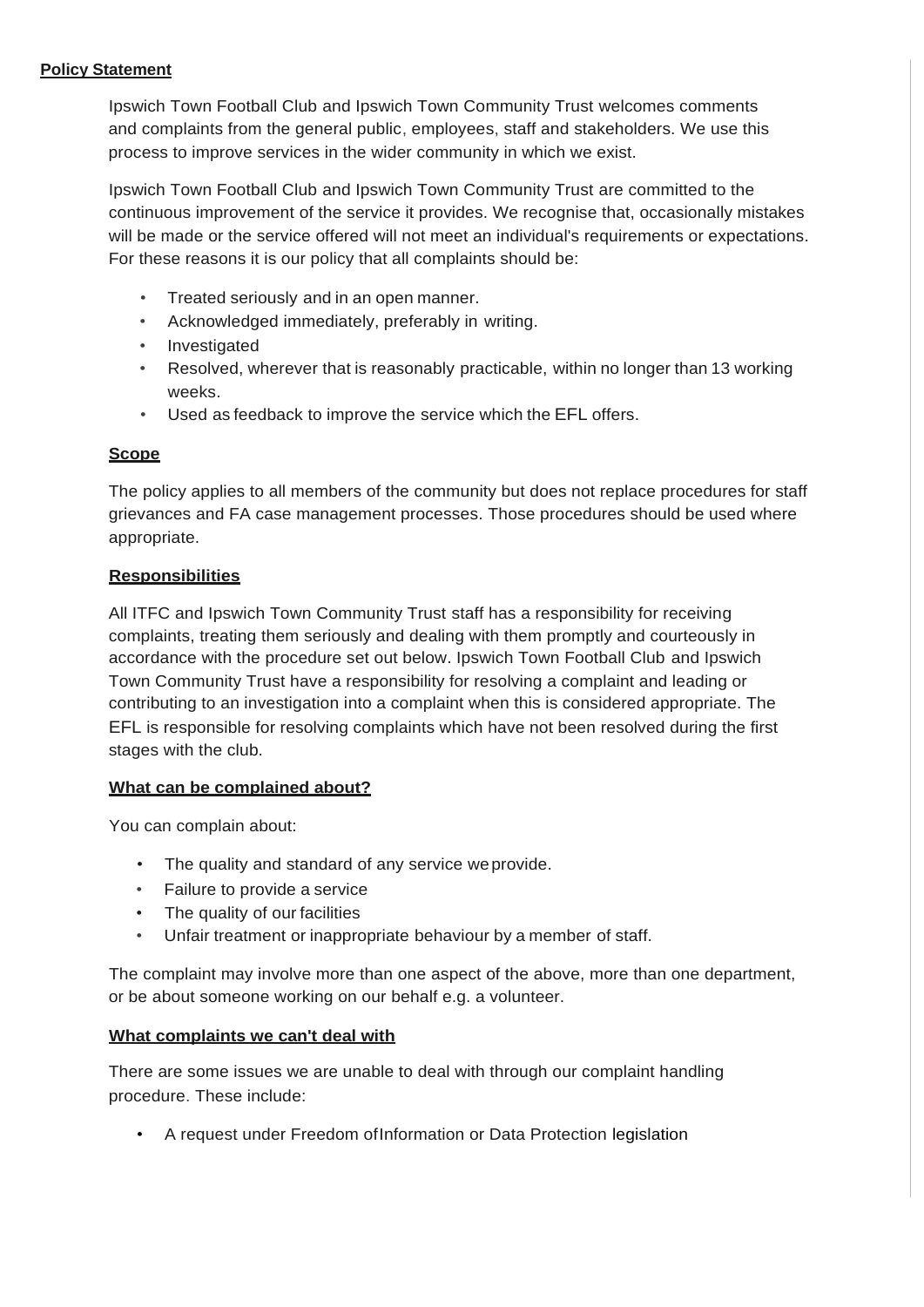- A request for information or an explanation of policy or practice.
- An issue which is begin or has been considered by a court or tribunal.
- An attempt to have a complaint reconsidered where we have already given our final decision following an investigation.

## **How to make a complaint and the procedure**

Our complaint procedure has two stages:

**Stage 1-** Ipswich Town Football Club and Ipswich Town Community Trust aim to resolve complaints as quickly as possible. This could mean an on-the-spot apology and explanation if something has clearly gone wrong and immediate action to resolve the problem at hand. Where possible you should raise the problem with the relevant staff member. This can be done face to face, by phone, in writing or by an email. Ipswich Town and Ipswich Town Community Trust will give you our final decision at Stage 1 within 5 working days, unless there are exceptional circumstances.

The Ipswich Town Football Club contact details are:

By Post- Ipswich Town Football Club, Portman Road, Ipswich, Suffolk, IP1 2DA

By Telephone- O1473 400500

By Email- [enquiries@itfc.co.uk](mailto:enquiries@itfc.co.uk)

If you are not satisfied with the response we give at this stage, we will tell you what you can do next. If you choose to take your complaint to Stage 2, you may choose to do this immediately or shortly after your initial decision.

**Stage 2-** This stage deals with 2 types of complaint- those that have not been resolved at Stage 1 and those that are complex and require detailed investigation. Although we will also accept complaints that are made in person or on the phone, we encourage you to follow this up in writing or by email in order to best assist the investigation process. In Stage 2 we will:

- Acknowledge receipt of your complaint within 3 working days and tell you who is dealing with your complaint.
- Discuss your complaint with you to understand why you remain dissatisfied and what outcome you are looking for.
- Give you a full response to the complaint as soon as possible and within 20 working days.

If you are still not happy with the outcome of the investigation, the case will be referred to the EFL who will refer the case to the relevant EFL Departmental Manager. They will aim to respond to the case within 28 working days and will explain the result of the complaint.

The contact details for the EFL Supporter Services are:

By Post- Supporter Services Department, EFL House, 10-12 West Cliff, Preston, PR1 8HU.

By Telephone- 01772 325829

By Email- enquiries@efl.com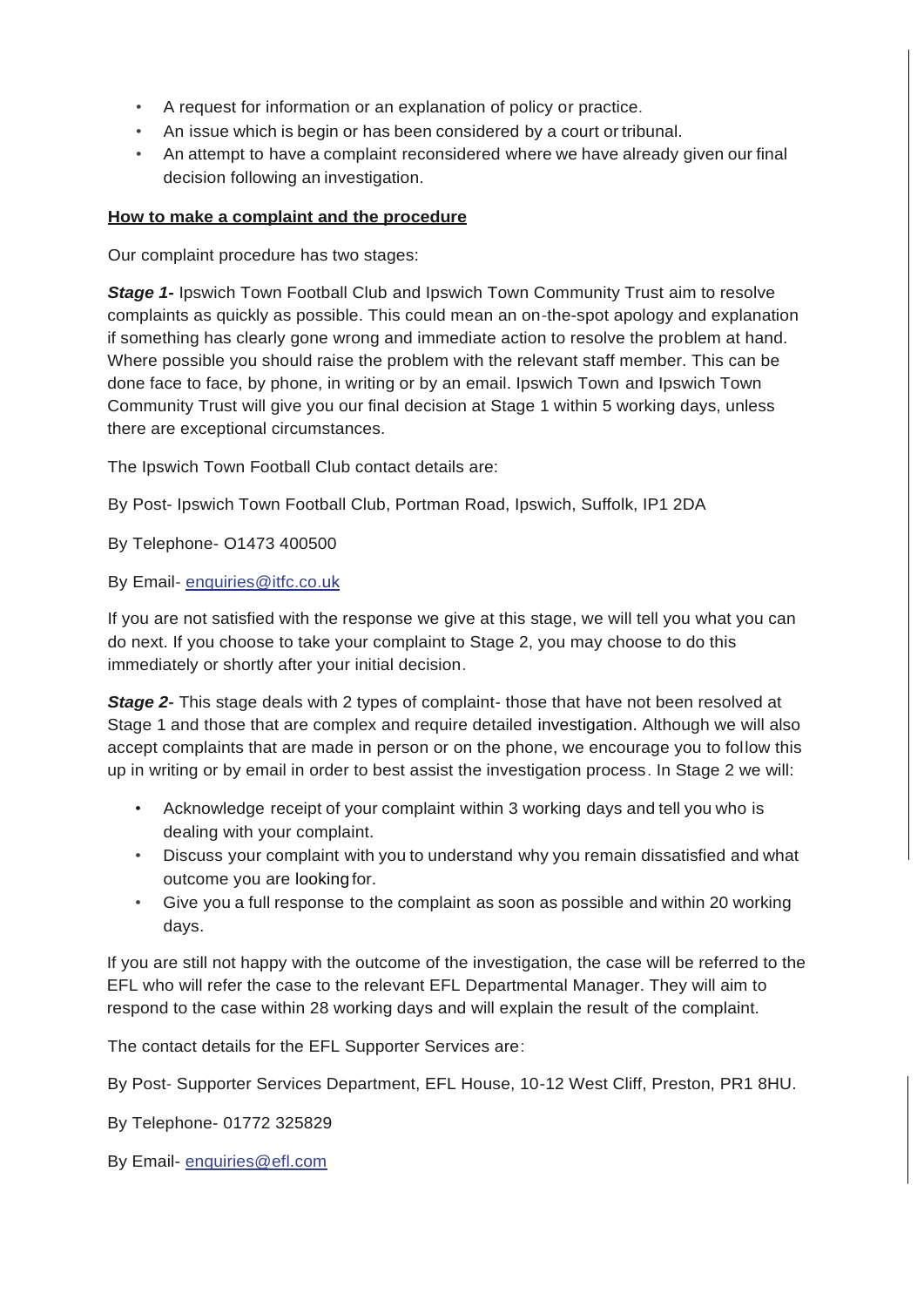Normal office hours are 8am to 6pm, Monday to Friday.

If a member of the public is still unhappy with the decision made by Ipswich Town Football Club and the EFL they have the right to submit a complaint to the Independent Football Ombudsman (IFO) after 28 working days.

The IFO have been established by the football authorities as the final stage in the football's complaint process, They are accredited as an Approved Alternafive Dispute Resolution (ADR) body under the 2015 Alternative Dispute Resolution Consumer regulations issues by the government. The IFO can check that a case has been fairly handled and that due process was followed although the IFO does provide an alternative interpretation of EFL regulations or EFL board decisions.

The IFO contact details are:

By Post- The Independent Football Ombudsman, Suite 49, 33 Great George Street, Leeds, LS1 3AJ

- By Email- [contact@theifo.co.uk](mailto:contact@theifo.co.uk)
- By Phone- 0800 588 4066
- By the Website- [www.theifo.co.uk](http://www.theifo.co.uk/)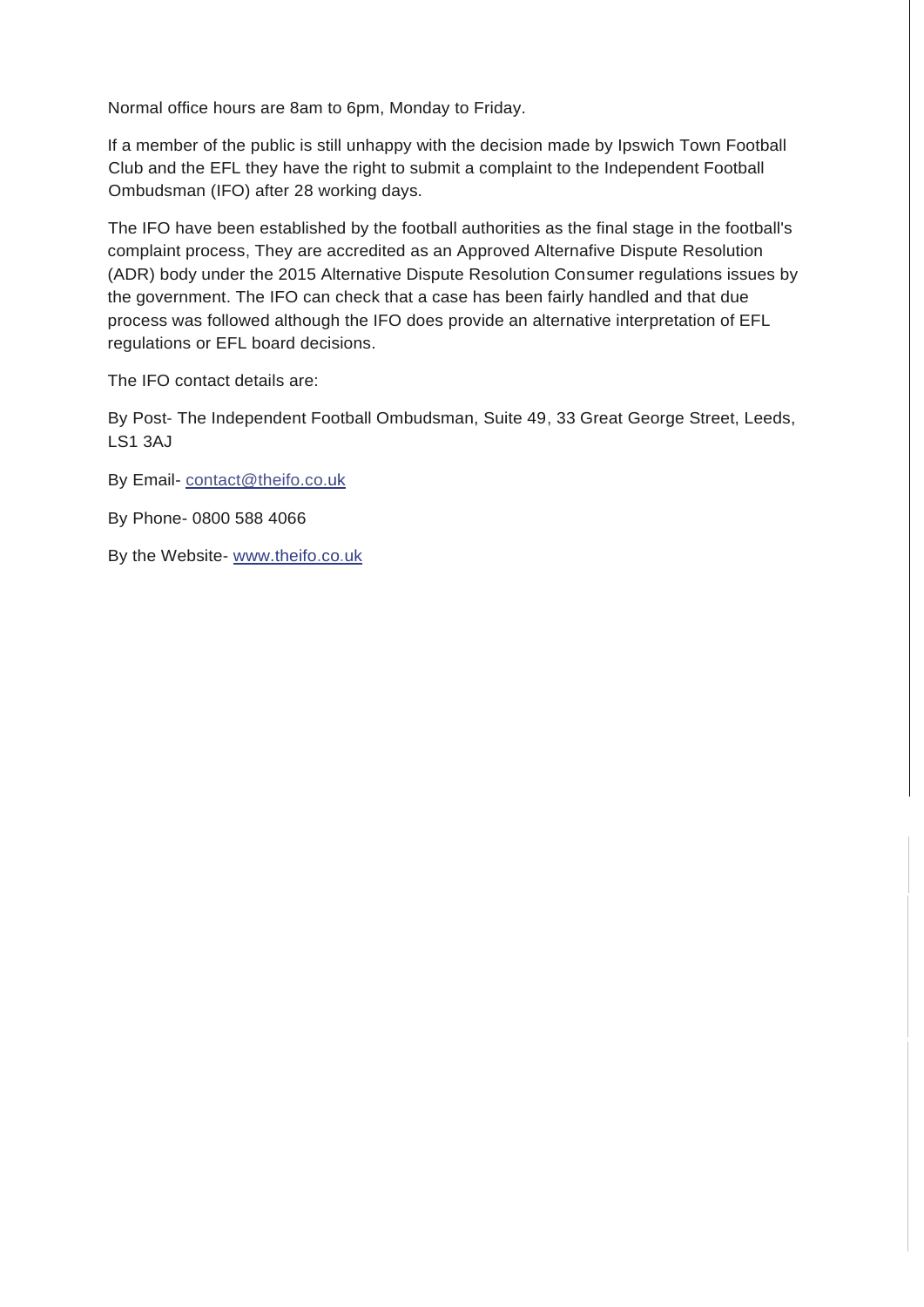## **Appendix 1- Flowchart of Complaint Process**



will review the case within 28 days.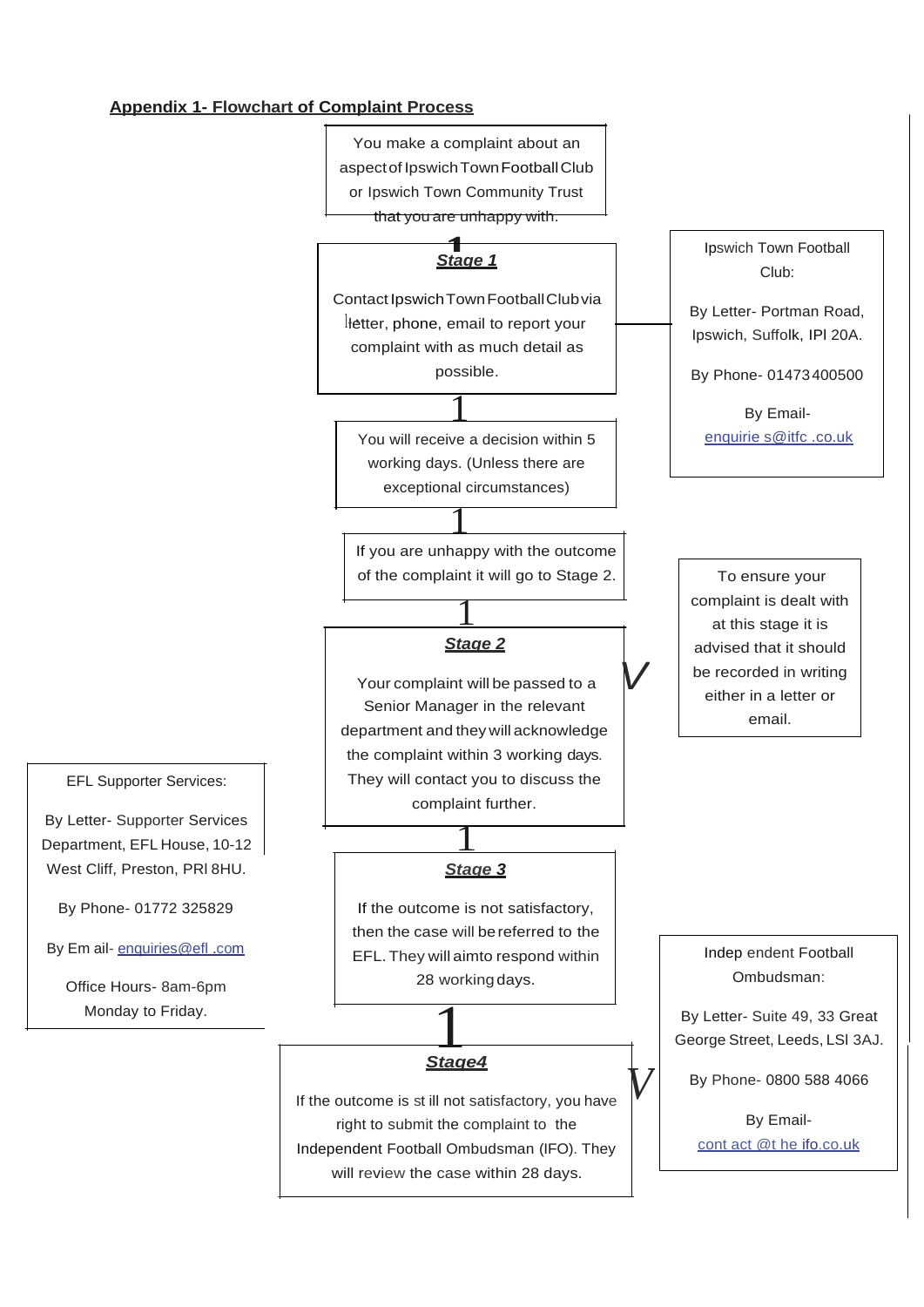## **Process for dealing with Unacceptable Behaviour from Complainants**

Ipswich Town Football Club and Ipswich Town Community Trust aim to provide a service that is responsive to the complaints made by fans, customers, young players, parents and carers or any other person who may use our services. However, Ipswich Town Football Club and Ipswich Town Community Trust retain the right to respond appropriately, where we consider any person's behaviour to be unacceptable. We need to ensure that Ipswich Town Football Club and Ipswich Town Community Trust staff and other users of the service to not suffer any disadvantage from complainants who act in an unacceptable manner.

This section of the policy sets out the approach which will be taken in circumstances where the actions or behaviour of an individual are considered to be unacceptable. This applies to anyone who is interacting or communicating with Ipswich Town Football Club and Ipswich Town Community Trust including complainants and their representatives.

## **Definitions and Examples of unacceptable behaviour**

Ipswich Town Football Club and Ipswich Town Community Trust understands that people may act out of character in times of frustration or distress. Our staff recognises this and as such, would not necessarily view a complainant's actions or behaviour to be unacceptable solely because they appear to be assertive or determined.

However, the actions of complainants who are angry, demanding or persistent may result in unreasonable demands, on or unacceptable behaviour towards Ipswich Town Football Club and Ipswich Town Community Trust staff. It is these actions or behaviour that we consider unacceptable and aim to manage under this guidance. We have grouped these actions or behaviour under two broad headings: aggressive, offensive or abusive actions or behaviour and unreasonable demands or persistence. All our staff have the right not be subjected to any of this behaviour regardless of the circumstances.

Examples of actions or behaviours grouped under these headings are:

- Threats
- Physical violence
- Personal verbal abuse
- Derogatory remarks
- Rudeness

These can also be committed online via social media.

There may be some instances when an individual may have unreasonable demands which may make it difficult for the complaint to be dealt with efficiently and effectively. These include:

- Requesting responses within an unreasonable timescale
- Insisting on seeing or speaking to a particular member of staff
- Continual phone calls, emails or letters
- Changing the substance of the complaint
- Raising unrelated concerns.